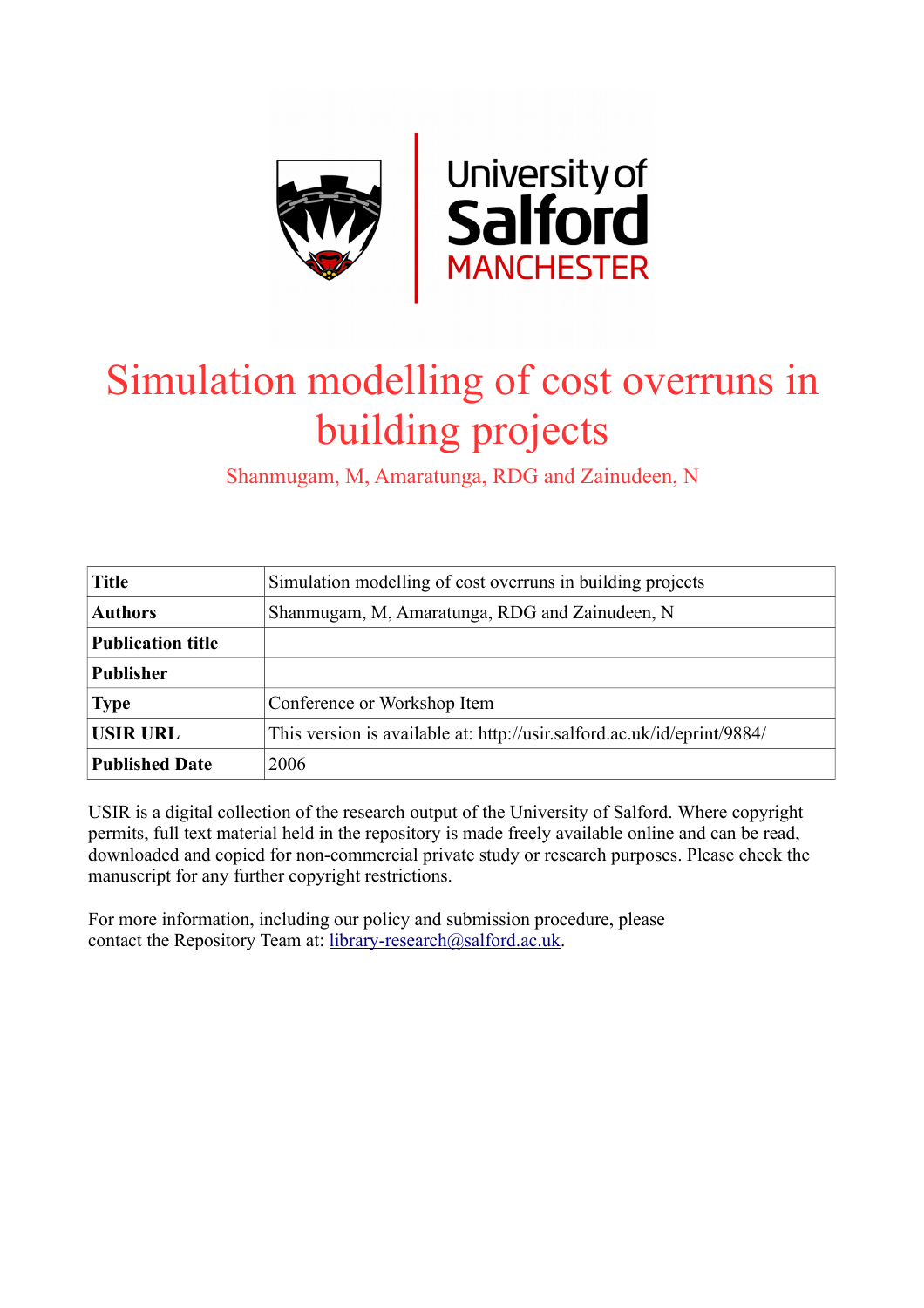# **SIMULATION MODELLING OF COST OVERRUNS IN BUILDING PROJECTS**

# **Menaha Shanmugam<sup>1</sup>, M.N.Zainudeen<sup>2</sup>, & R.D.G.Amaratunga<sup>1</sup>**<br><sup>1</sup> Research Institute for the Built and Human Environment University of Se

<sup>1</sup>Research Institute for the Built and Human Environment, University of Salford, Salford M5 4WT

E-mail: M.Shanmugam@pgr.salford.ac.uk **<sup>2</sup>**

<sup>2</sup>Department of Building Economics, University of Moratuwa, Sri Lanka.

**ABSTRACT**: In the domain of construction, cost overruns from tender Bill of Quantities (BOQ) to final account are common in almost every project. The aim of the study based upon which this paper is produced is to identify and analyse the building construction cost overruns in Sri Lankan construction industry. The factors affecting the building construction cost overruns were identified and quantified. A preliminary questionnaire survey was conducted to identify the building projects and detailed case studies were carried out on thirty building projects in order to quantify the factors such as variation, extra work, increase or decrease of value of BOQ item, price fluctuation, day works and others that are affecting building cost overruns and to establish the distribution curve for such factors. Accordingly, a probability distribution was established for each factor identified and subsequently a simulation model was developed to quantify the cost overruns.

**Keywords** – Building Projects, Construction, Cost Overruns, Simulation, Sri Lanka

#### **1 BACKGROUND**

It is very important in a building contract, that its objectives are met to the satisfaction of the parties involved. The major targets of the building contracts such as cost, time and quality play an important role in achieving objectives/goals expected. These three factors are interrelated and interdependent. Therefore it is essential to maintain a proper balance between the three so that the product can be constructed in time, within the budget and at the required quality. However, it is an admitted fact that in Sri Lanka, the majority of contracts suffer undue time extensions and /or additional cost to the client and /or inadequate quality of work.

Cost overruns and time overruns can be either avoidable or unavoidable. Overruns due to design plan or project management problems are avoidable because they could have reasonably been foreseen and prevented. However, there are some unavoidable costs such as those due to unanticipated events which cannot reasonably be prevented. Cost overruns may add value to projects when extra work is done with the intention of producing a better output. Overruns may also add value when they involve work that was omitted from design plans but clearly needed to be done. However, some overruns may not add value and represent wasted money if they do not result in a better product.

Cost overrun of a project refers to the actual 'cost increase' to the client during construction of a building project (Janaka, 1992). It is merely the difference between the value originally envisaged for the project and the value reflected in the final certificate. Cost overruns occur from overspending the allowances, making changes and encountering unforeseen problems. Proper planning can greatly reduce cost overruns.

The causes for cost overruns differ from country to country. According to a study done in Kuwait by Koushki et al (2005) the three main causes of cost overruns were identified as contractor-related problems, material-related problems and, owners' financial constraints. Another study from Indonesia revealed the three most frequently occurring causes of cost overruns are materials cost increases due to inflation, inaccuracy of quantity take-off and cost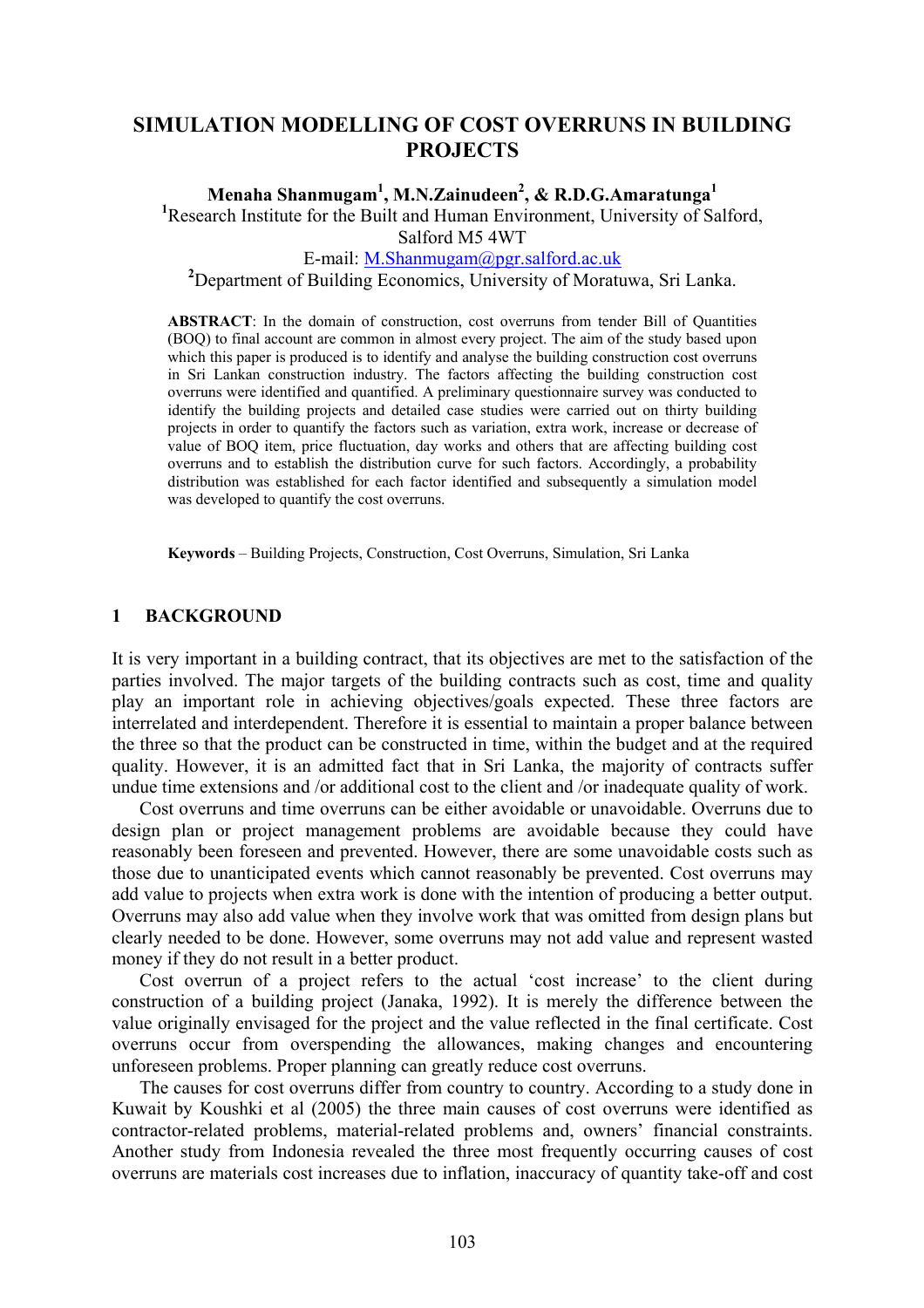increase due to environmental restrictions (Kaming et al, 1997). But in general it is found that the variation was a main source of cost overrun and the design team believes that the client predominantly creates variations which lead to many problems in building contracts. However, the design team must examine their activities critically and ensure that they do not mislead the client in an attempt to cover their own inadequacies. Hence, one of the objectives of this study is identifying the factors influencing the cost overruns in Sri Lankan construction industry.

# **2 AIM AND OBJECTIVES**

The aim of the study reported in this paper is to identify and analyze the building construction cost overruns in Sri Lankan construction industry. To achieve this aim the following objectives are set. They are;

- to identify the factors influencing the building construction cost overruns.
- to identify the current view of cost overruns in Sri Lankan construction industry
- to quantify the percentage of building construction cost overruns factors.
- to establish probability distribution for identified factors
- to develop the simulation model

# **3 SCOPE AND LIMITATIONS**

Due to time constraints, this research is limited for the building projects with the value of more than five millions and projects built in the western province. The data were collected from the building projects undertaken by contractors who posses The Institute for Construction Training and Development (ICTAD) grades M1, M2 and M3 in Sri Lanka. ICTAD, which is the regulatory authority of construction in Sri Lanka, categorises the contractors into grades based on the value of the project they undertake and their performance. In this regard the M1, M2 and M3 grade contractors are eligible for construction of buildings over Rs.300, between Rs.150 and Rs 300 and between Re 50 and Rs 150 million in value respectively.

## **4 DATA COLLECTION**

This research mainly focuses on the factors influencing the cost overruns of building construction. A preliminary questionnaire was carried out among the M1, M2 and M3 grade contractors in order to identify the building projects with the value of more than 5 million within the Western province. In total 50 questionnaires were distributed to collect the project details where only 30 were responded.

A case study approach was used to identify the factors affecting the building cost overruns and to quantify the identified factors in monitory terms. Comprehensive case studies were carried out on **thirty building projects** that had been selected through the preliminary questionnaire survey. In general, the case studies are the preferred research strategy when the focus is on a contemporary phenomenon within real-life context. Case study is an empirical inquiry that investigates a contemporary phenomenon within its real-life context, when the boundaries between phenomenon and context are not clearly evident; and in which multiple sources of evidence are used (Yin, 1994). A multiple case studies approach was designed in order to study and quantify the factors affecting cost overruns. Data collection has been done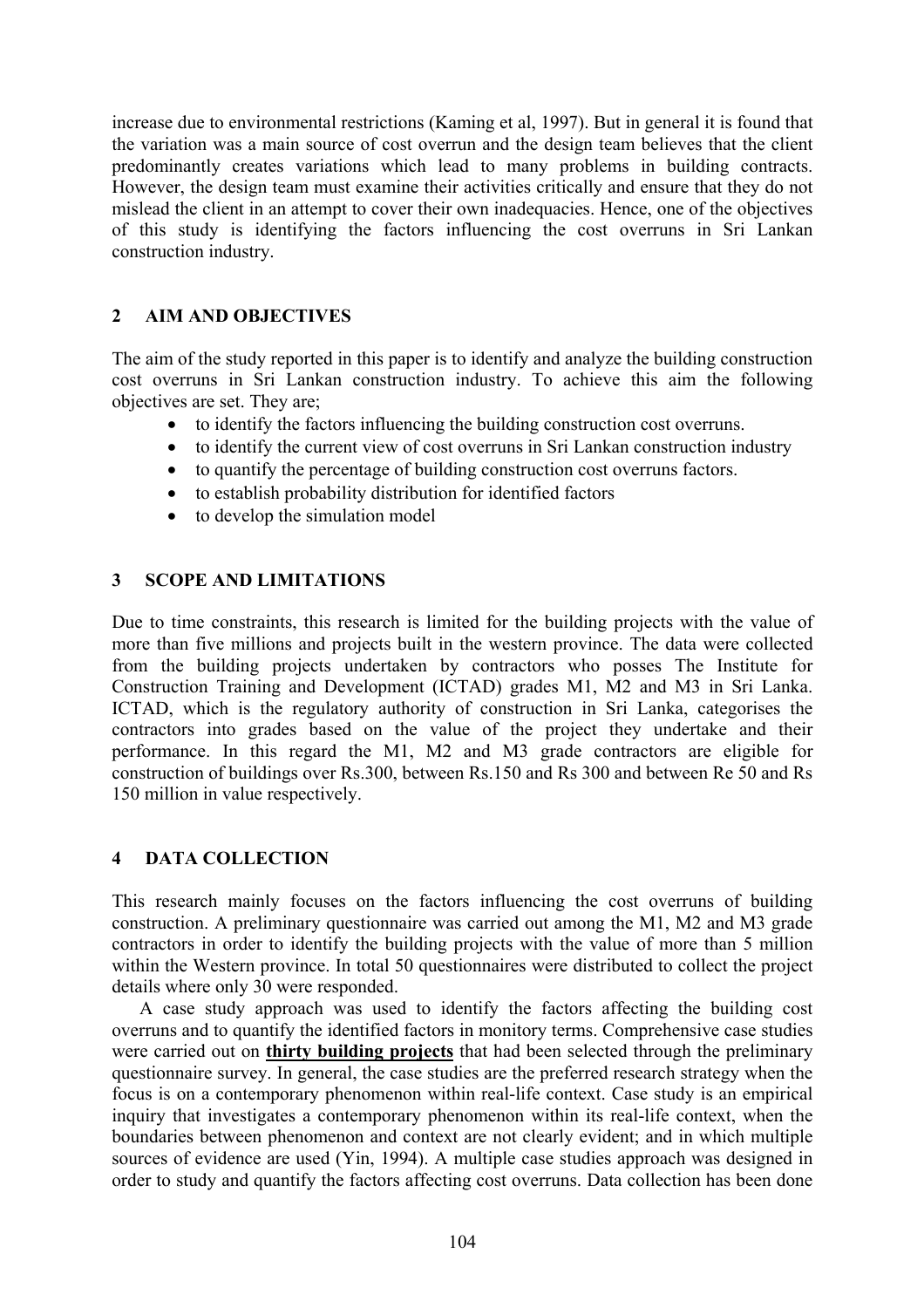both by interviewing professionals associated with the selected projects and by reviewing documents. Table 1 shows the composition of building types chosen for the study. The types of buildings include residential, commercial such as office buildings, shopping complex, administrative buildings etc. and other types such as educational, medical etc. The type of contract of 25 projects out of 30 is measure and pay. This is because the measure and pay system has the highest share among all the other types of procurement systems in Sri Lanka (Rameezdeen and De Silva, 2002). Please refer Appendix 1 for the details of projects that have been taken into analysis.

| <b>Type of building</b> | No of projects | Percentage |  |
|-------------------------|----------------|------------|--|
| Commercial building     | 17             | 57%        |  |
| Residential buildings   | 06             | 20%        |  |
| Other buildings         | 07             | 23%        |  |
| <b>Total Buildings</b>  | 30             | 100%       |  |

*Table 1: Composition of Building Types* 

## **5 FACTORS INFLUENCING BUILDING COST OVERRUNS**

The factors affecting the cost overruns of building projects are identified through the case studies. They are; Variations, Extra work, Increase or decrease the value of the BOQ items, Price fluctuations, Currency fluctuations, Day works and other (Arbitration awards, Claims, Termination of the contract, and Compensations)

Average cost overruns identified in each factor were computed as a percentage of total cost overruns. Figure 1 shows the break down of the total cost overruns where average value of each factor can be seen.



*Fig 1: Breakdowns of Cost Overrun* 

It is clearly seen from the above analysis that the significant cost overruns are mainly due to Variation and Extra work. Thus, the average cost overruns identified in variation and extra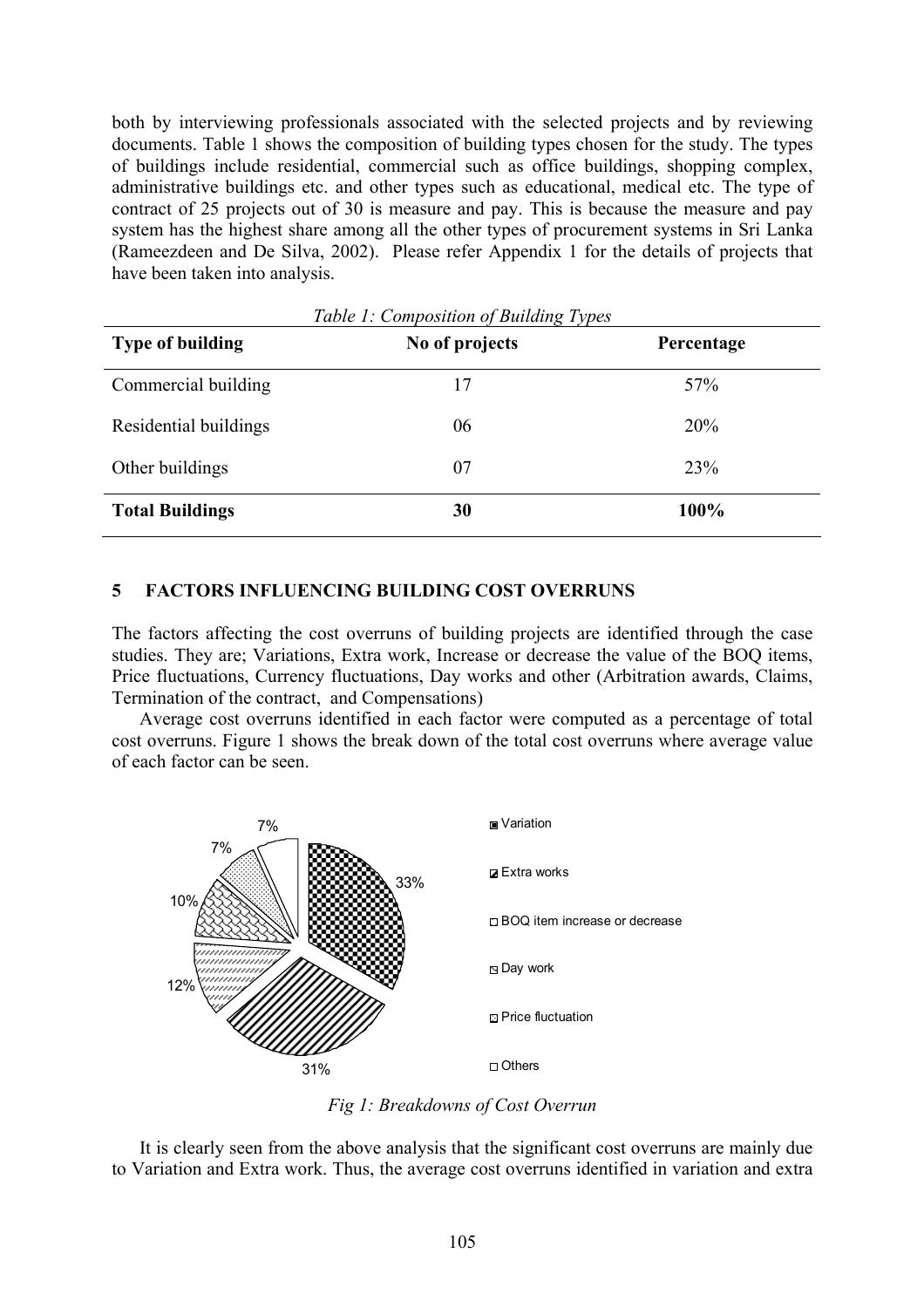work were of 33% and 31% respectively of the total cost overrun. 12% of the total cost overrun is due to the increase or decrease in the value of BOQ items. The day works account for 10%. All the other causes are below 10% of the total cost overrun.

The sources of variations and extra work can be classified into client initiated variations, consultant initiated variations and unforeseeable variations. The main reasons behind the higher percentages in variation and extra work are identified as design changes during the construction stage, improper management, ineffective communication and incorrect assessment of brief. Lack of information about the actual design during the tendering stage and inaccurate quantities of tender BOQ also ultimately lead to variation and extra work. There are instance where the actual quantities of work included in the bills of quantities, may change probably due to bill errors and / or changes in the provisional sum and prime cost sums. The provisional sum inserted in the bill of quantities will only be confirmed when the work is carried out actually. Similarly a prime cost sum which is a sum provided for work or services to be executed by a nominated sub contractor, a statuary authority will be known only at the time of the execution of work. Therefore the amount allocated in the bill will not always be equal to the final value thus will lead to cost overruns. The cost overruns can occur even due to fluctuations which includes both price and currency fluctuations. Day works occur when a need arises to carry out a work that cannot be quantified. In such an instance a daily or an hourly basis rate will be agreed. Other factors which cause cost overruns include claims, termination of contract, compensation etc.

From each case the average cost overrun was calculated against each factor and the mean and standard deviation of each factor were computed. The results are listed in Table 2.

| <b>Factors of Cost Overruns</b>      | Mean | <b>SD</b> |
|--------------------------------------|------|-----------|
| Variation                            | 5.34 | 6.62      |
| Extra Works                          | 4.86 | 2.20      |
| <b>BOQ</b> Item increase or Decrease | 1.83 | 9.74      |
| Day Works                            | 1.56 | 0.81      |
| Price Fluctuation                    | 1.18 | 0.93      |
| Others                               | 1.13 | 2.12      |

*Table 2: Mean and Standard Deviation of Factors* 

#### **6 SIMULATION COST MODELS**

A model is a logical description of how a system performs. A simulation model seeks to duplicate the behaviour of the system under investigation by studying the interactions among its components. It is a powerful tool for analyzing, designing and operating complex systems.

Simulations involve designing a model of a system and carrying out experiments on it as it progresses along time. However a simulation experiment differs from a regular laboratory experiment in that it can be conducted almost totally on the computer. The relationships in the data are able to be gathered in very much the same way as if the real system was being observed. The nature of the simulation, however, allows us much greater flexibility in representing complex systems that are normally difficult to analyse by standard mathematical models. Simulation can, however, be time-consuming particularly where we try to optimize the model (Ashworth, 1999). But one major benefits of a model is that you can begin with a simple approximation of a process and gradually refine the model as your understanding of the process improves. This "step-wise refinement" enables you to achieve good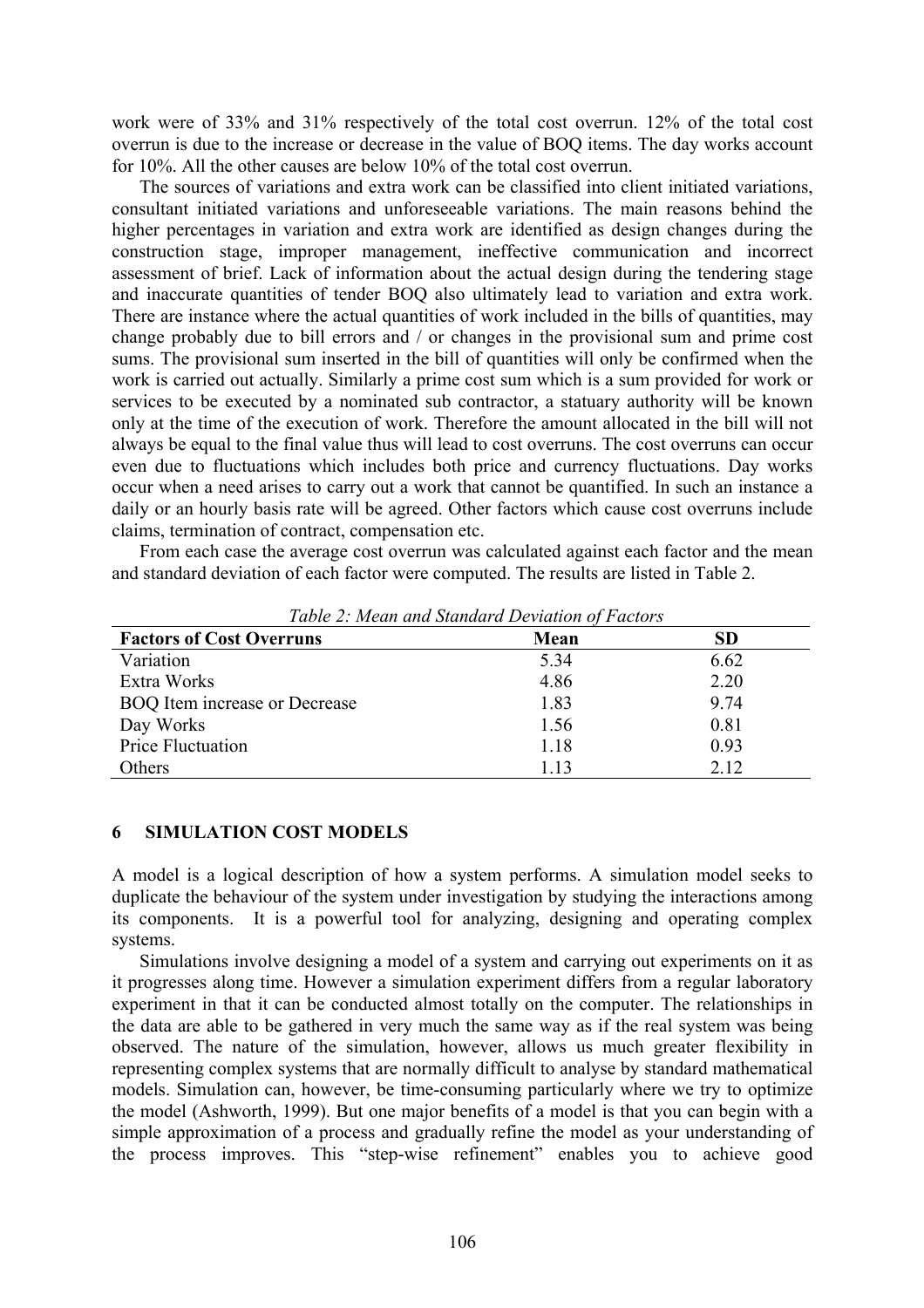approximations of very complex problems surprisingly quickly. As you add refinements, the model becomes more and more accurate.

The term simulation describes a wealth of varied and useful techniques, all connected with the mimicking of the rules of a model of some kind. Simulation techniques are used extensively in industry. For instance, flight simulators, which are used to train pilots, can introduce all type of hazards to the pilots by simulating the live situation. In construction, the use of simulation has many possible applications such as construction planning, construction estimating, life-cycle costing etc. (Ashworth, 1999) Forecasting of construction cost is a difficult task for estimators as most of the factors involved in pricing are uncertain. Price prediction is not a precise scientific exercise, but an art which involves both intuition and expert judgment. Despite the undoubted desirability of an unbiased price prediction, there exists no objectives test of the probability that a particular forecast will be achieved. Since a price prediction is the sum of many parts, any such objective evaluation of its precision is possible only by the use of statistical techniques. An estimator can use Monte Carlo simulation to solve this problem. The Monte Carlo technique is a commonly used method and is based upon the general idea of using sampling to estimate the desired result. The sampling process requires describing the problem under study by an appropriate probability distribution from which the samples are drawn. The distributions in a simulation exercise are at the centre of the technique, since it is from these that sampling will take place. These distributions can only be determined from data which have been carefully collected over a period of time (Ashworth, 1999)

In this regard this study has used the Monte Carlo technique which identifies the probability distribution of various factors affecting the cost overruns of the building projects. Monte Carlo analysis is from of stochastic simulation. Stochastic or realistic means that the technique concerned is with controlling factors that cannot be estimated with certainty. It is called Monte Carlo because it makes use of random numbers to select outcomes.

#### **7 A STEP BY STEP APPROACH TO MONTE CARLO SIMULATION**

The Monte Carlo procedure is now described in more detail. Monte Carlo analysis proceeds by generating a series of simulations of a proposed project, each simulation giving a price prediction for the cost overruns of the project. The predictions are plotted, first as cumulative frequency curve and secondly as a histogram. Visual Basic and MS Excel are used to construct the model. The steps of this analysis are elaborated in detail below:

#### **7.1 Step 1: Developing Probability Distribution for Selected Variables**

Firstly the problem should be described under an appropriate probability distribution from which the samples are to be drawn. This is the crucial and most difficult part of the analysis. As the determination of the distribution is very vital the historical data on cost overruns factors have been collected very carefully. The next crucial step is to choose the appropriate probability distribution for the data set collected. The historical data of cost overruns give us measures of centrality (the mean) and dispersion (the variance) which the probability distribution must also exhibit. It is desirable, in addition, if the statistical distribution which was used includes the following two characteristics: the distribution is easily identifiable from a limited set of data, and the distribution is easily updated as additional historical data are introduced to the analysis.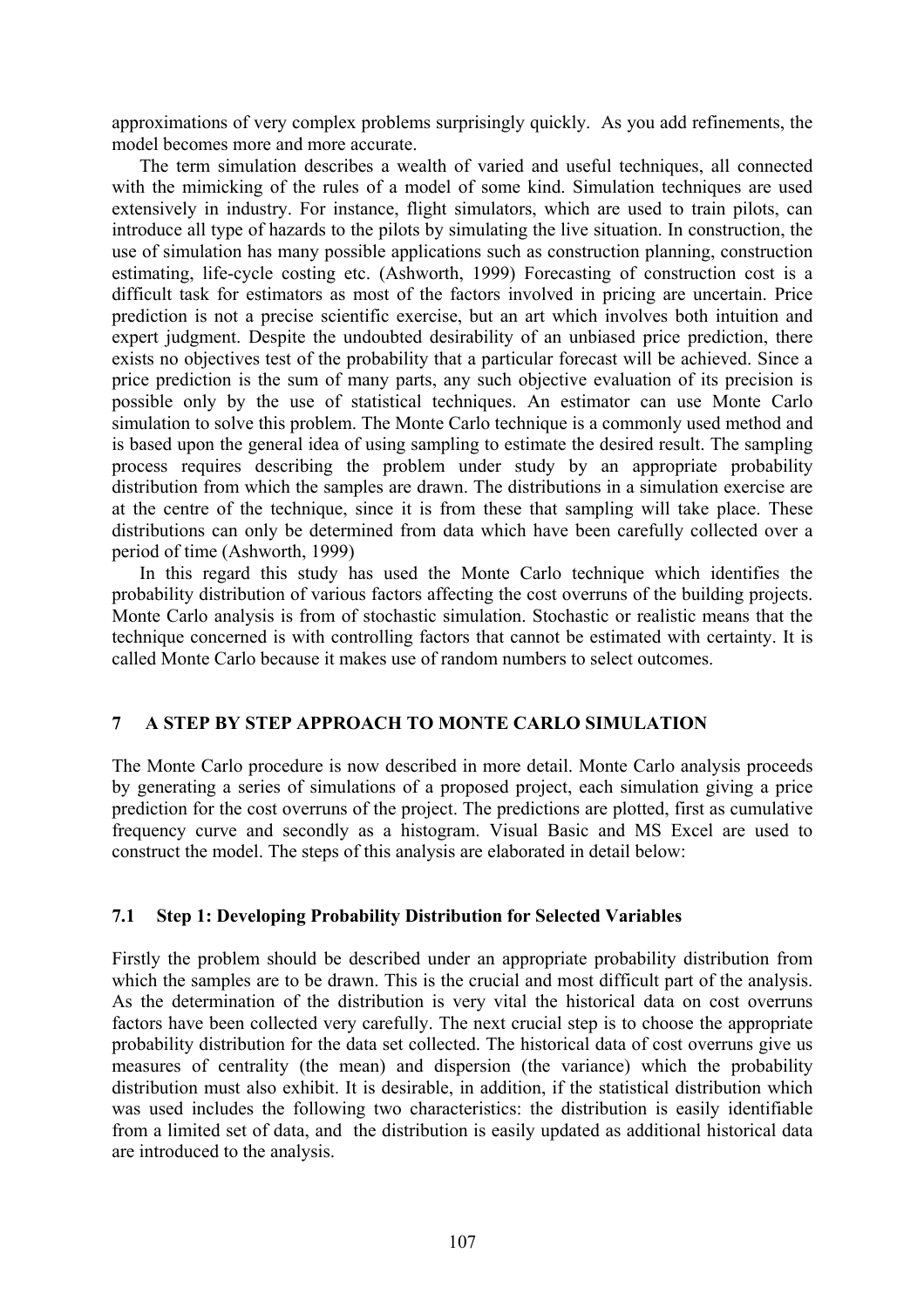There are various distributions which can be used for this purpose. The more simplistic approaches to Monte Carlo simulation use the uniform distribution, the triangular distribution, or the normal distribution. However, the one set of probability distributions which adequately displays all of these characteristics is known as the beta distribution. The beta distribution has the following equation

$$
P(x) = \begin{array}{c} 1 & (x-a)^{p-1} (b-x)^{q-1} \\ \dots & \dots & \dots \\ B(p,q) & (b-a)^{p+q-1} \end{array}
$$

Where;  $P(x) = \text{frequency density function}$ 

 $a =$  minimum cost overruns  $b =$  maximum cost overruns  $p,q =$  parameters of the distribution;  $p,q >0$  $B(p, q) = \text{beta function}$ 

Here B (p, q) =  $\int x^{p-1} (1-x)^{q-1} dx$  where  $0 \le x \le 1$ ,  $(a \le x \le b)$ , and p,q  $\ge 0$ 

The first point to note is that the appropriate beta distribution is determined completely by the parameters 'p', 'q', 'a' and 'b', which themselves are generated easily from the actual data to which the distribution refers. Being 'a' and 'b' are the lowest and highest values respectively in the data set the values for 'p' and 'q' are then calculated from the following equations:

p = 
$$
((\mu_1.a)^2/(b-a)) \times (1-((\mu_1-a)/(b-a))) \times (\mu_2/(b-a)^2)^{-1} - ((\mu_1-a)/(b-a))
$$
  
q =  $((\mu_1.a)/(b-a)) \times (1-((\mu_1-a)/(b-a)))^2 \times (\mu_2/(b-a)^2)^{-1} - (1-(\mu_1-a)/(b-a))$ 

Where;  $\mu$ 1 = mean

 $\mu$ 2 = variance

Table 3 shows the actual values of the parameters for each variable that is used to determine the beta distribution.

| Tuble 5. Pathes by the parameters for cost over fail variables |                |                    |      |       |       |       |  |  |  |
|----------------------------------------------------------------|----------------|--------------------|------|-------|-------|-------|--|--|--|
| <b>Variables of Cost Overruns</b>                              | Mean( $\mu$ 1) | Variance $(\mu 2)$ | а    | b     | р     | q     |  |  |  |
| Variation                                                      | 5.34           | 43.28              | 0.54 | 17.39 | 0.096 | 0.241 |  |  |  |
| Extra Works                                                    | 4.86           | 28.46              | 0.20 | 21.00 | 0.368 | 1.275 |  |  |  |
| BOQ Item increase or<br>Decrease                               | 1.83           | 91.76              | 0.00 | 29.57 | 0.028 | 0.419 |  |  |  |
| Day Works                                                      | 1.56           | 0.64               | 0.00 | 3.54  | 1.686 | 2.140 |  |  |  |
| <b>Price Fluctuation</b>                                       | 1.18           | 0.84               | 0.00 | 4.40  | 0.945 | 2.578 |  |  |  |
| <b>Others</b>                                                  | 1.13           | 4.51               | 0.00 | 6.89  | 0.073 | 0.371 |  |  |  |

*Table 3: Values of the parameters for cost overrun variables* 

 As per Table 3 there are six variables that influence the cost overruns in building projects. The values of the parameters 'a', 'b', 'p' and 'q' of each variable were applied in the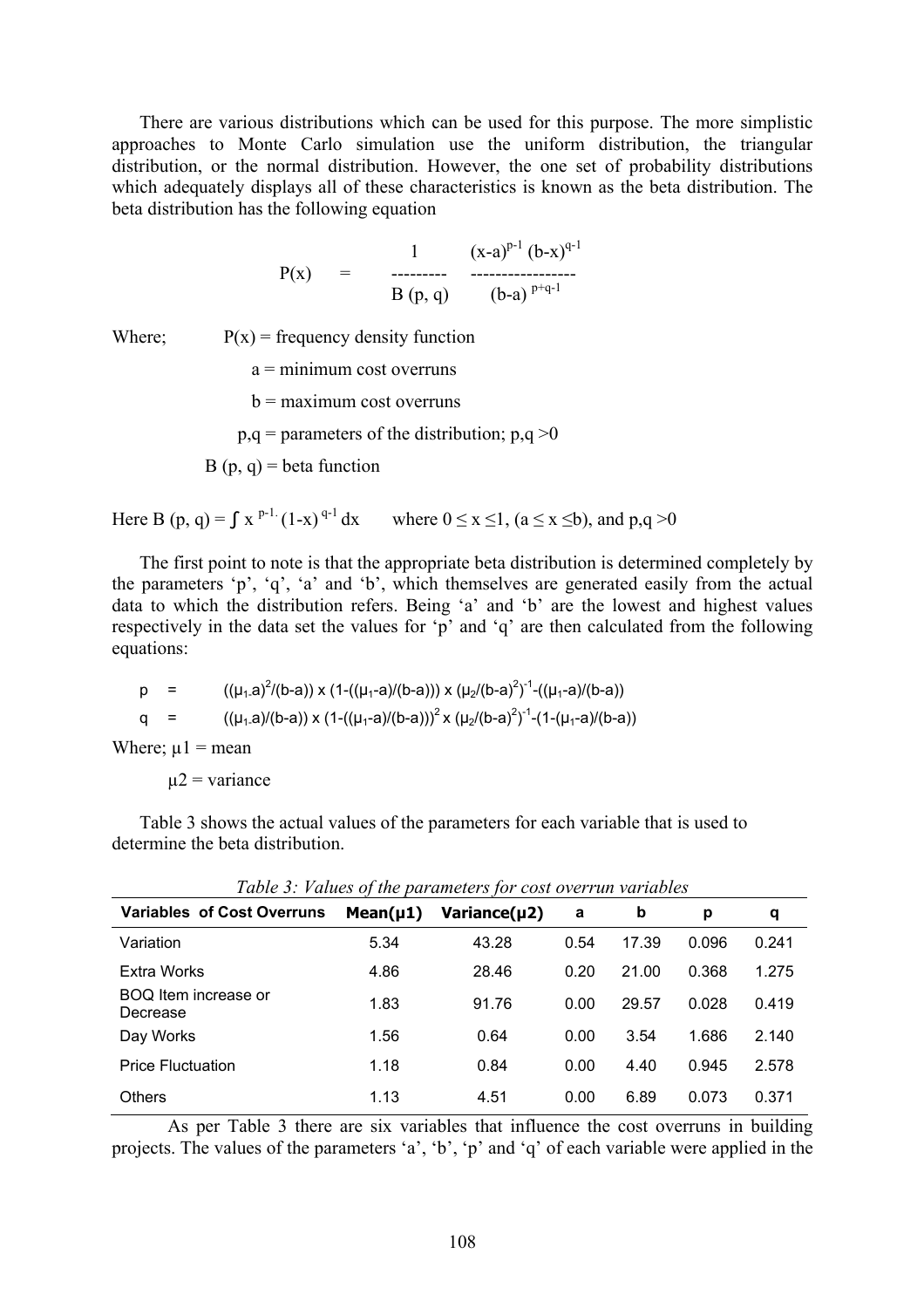beta distribution formula. Thus the beta distributions were established for all six variables through the following formulae

- 1. Variation P(X) =16.85<sup>0.663</sup>/ ((X-.0.54)<sup>0.904</sup>x (17.39 -X)<sup>0.759</sup>) x 3.14 Here, 0.54≤X≤17.39
- 2. Extra work  $P(X) = ((21-X)^{0.275}/(X-0.2)^{0.632}x 1x20.8^{0.643}$  Here,  $0.20 \le X \le 21.00$
- 3. BOQ item increase or decrease  $P(X) = 29.57^{0.553} / X^{0.972} x3.14x (29.57-X)^{0.581}$
- Here,-21.21≤X≤29.57 4. Day works  $P(X) = 6xX^{0.686}x(3.54-X)^{1.14}/3.54^{2.862}$  Here,  $0 \le X \le 3.54$ 5. Price fluctuations  $P(X) = 3x(4.4-X)^{1.578} / 4.40^{2.523} \times X^{0.055}$  Here,  $0 \le X \le 4.40$ 6. Others  $P(X) = 6.89^{0.556} / (6.89-X)^{0.629} x3.14x X^{0.927}$  Here,  $0 \le X \le 6.89$

Based on the above formulae the data are represented in the form of beta distribution curves as follows where the X axis gives the percentage of each variable and the Y axis gives the cumulative probability.





increase/decrease



*Fig 6: Beta distribution for Price Fluctuation* Fig 7: Beta distribution for others



*Fig 2: Beta distribution for Variation Fig 3: Beta distribution for Extra works* 





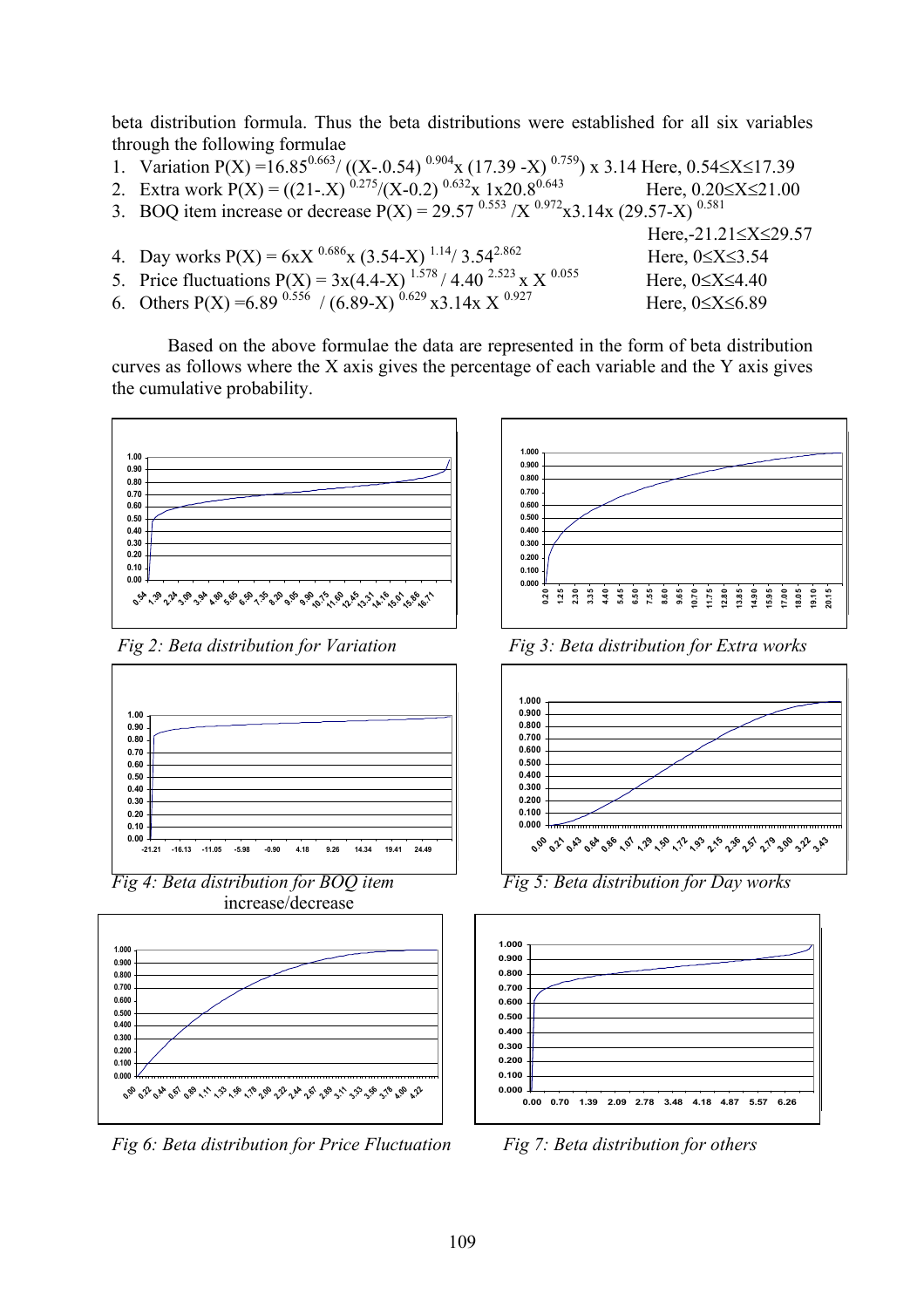

The overall process of Step 1 is illustrated in Fig 8.

*Fig 8: Step 1 of the model development process* 

Source: Flanagan and Steven (1992)

# **7.2 Step 2: Sampling based on random numbers**

As the next step sampling will take place based on beta distribution for each variable of cost overruns. In simulation models sampling from any probability distribution is based upon the use of random numbers (Ashworth, 1999). Thus it is a simple concept of selecting a random number from the probability distributions developed. Random numbers could be selected in a variety of ways, such as picking a number out of the hat, throwing a die, using a computer etc. In this research the selection of random numbers was easily achieved by using a pseudo random number generator from the computer.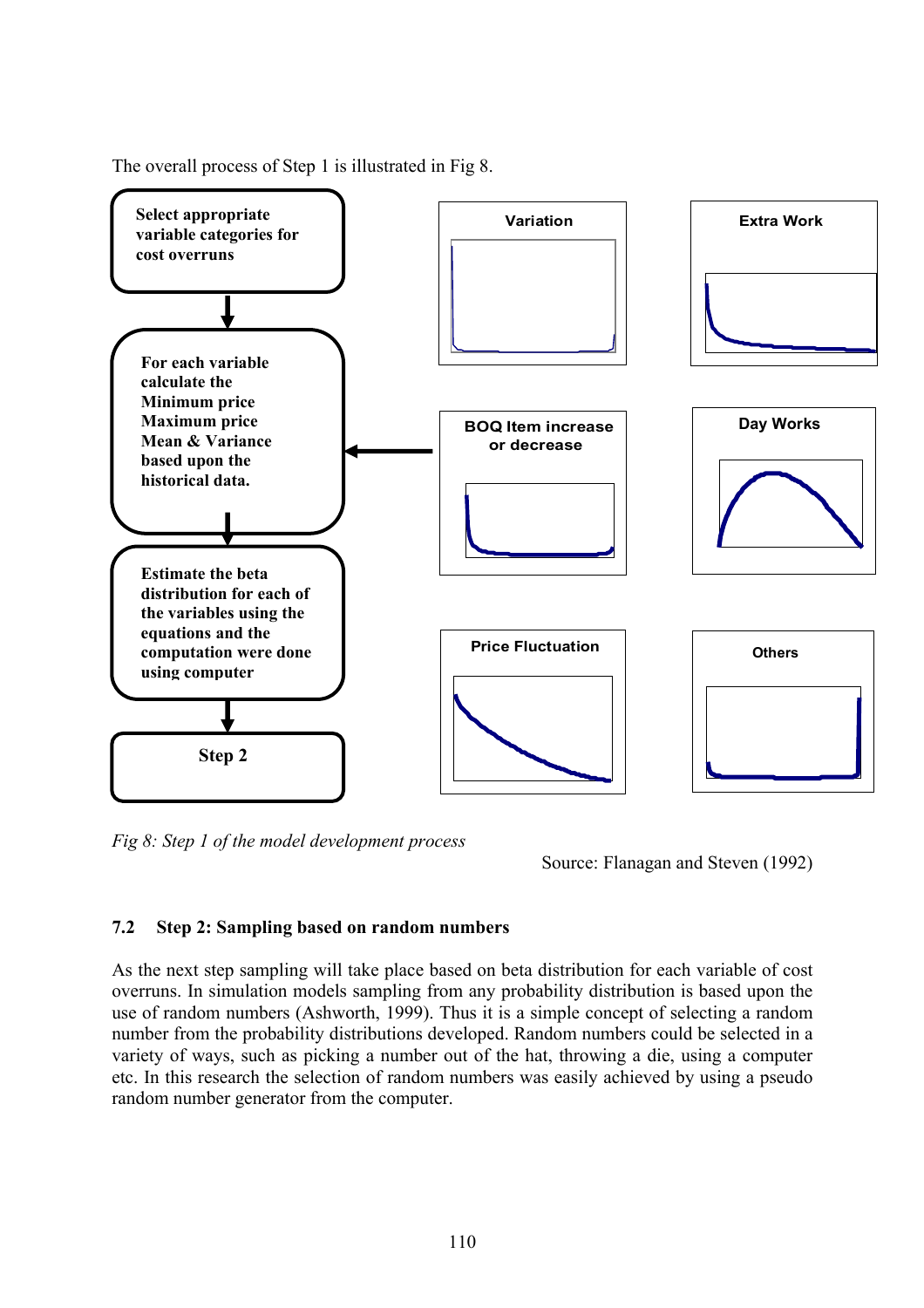#### **7.3 Step 3: Computation of total cost overruns**

The results obtained thorough each variable were added together in order to determine the total cost overruns. The following formula was used to calculate the total cost overruns. All the calculations were done using MS Excel.

Total cost overruns (in %) =  $V\%$  +  $Ex\%$  + BOQ % + D % + P % + O %

| Where; | $\rm V\%$ | Percentage of Variation                     |
|--------|-----------|---------------------------------------------|
|        | $Ex\%$    | Percentage of Extra work                    |
|        | $BOO\%$   | Percentage of BOQ item increase or decrease |
|        | $D\%$     | Percentage of Day work                      |
|        | $P\%$     | Percentage of Price fluctuation             |
|        | O %       | Percentage of Others                        |

This exercise was repeated 500 times to get the output for every simulation. This process can be understood from Figure 9 where cost overruns were iterated from1, 2, 3, …500 times.



*Fig 9: Process of generating cost overrun possibilities* 

Source: Flanagan and Steven (1992)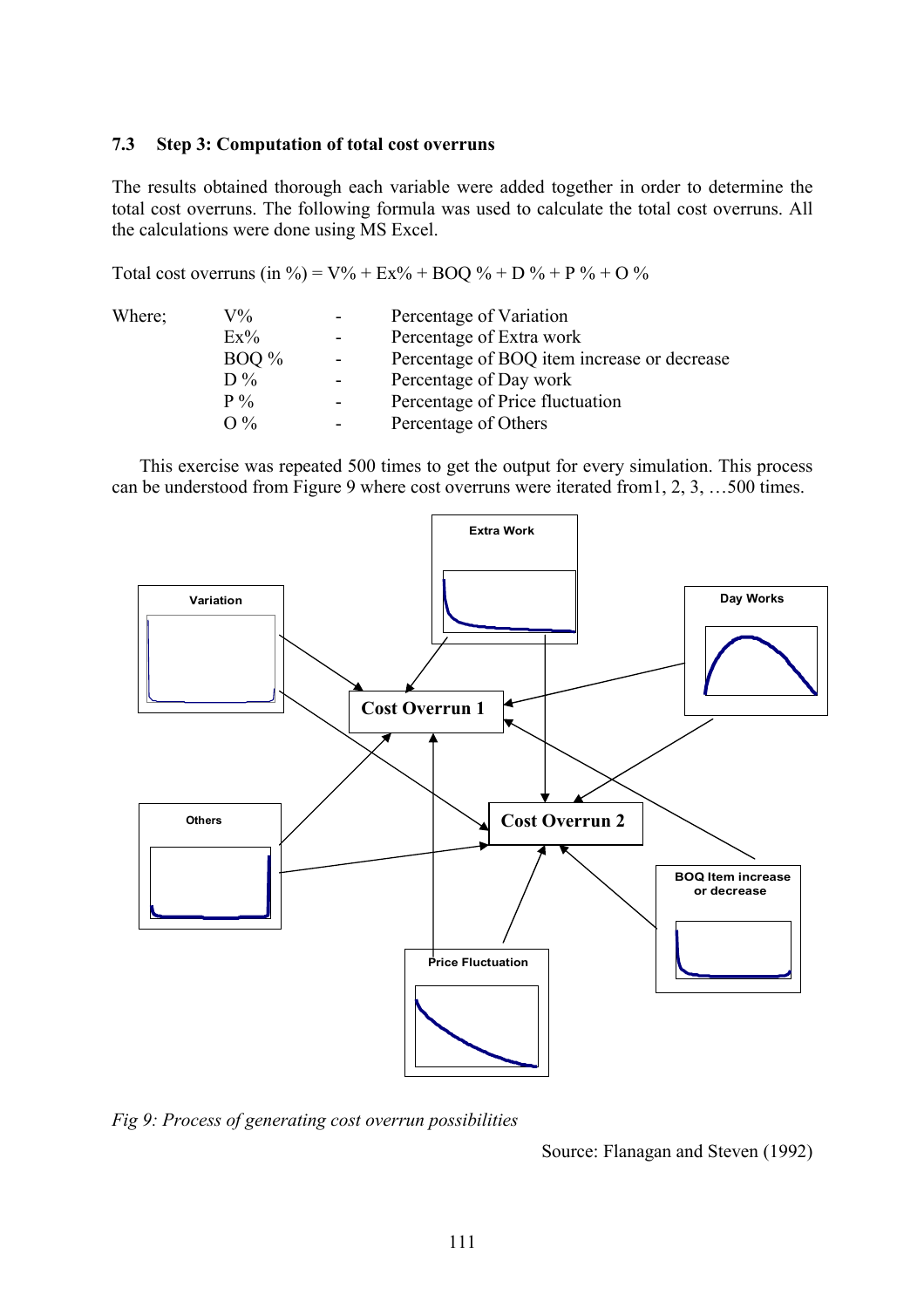#### **7.4 Step 4: Construction of model**

Finally the 500 values (i.e estimates) obtained through Step 3 were plotted as a cumulative frequency curve and as a histogram. Here the determination of n (in this research  $n = 500$ ) is very important in deriving the shape of the probability distribution. A lager value of 'n' is preferable as it would result in a smoother cumulative frequency curve and histogram.. The data were then transferred to a cumulative probability distribution that demonstrates the probable cost overruns as shown in Figure 10.



*Fig 10: Simulation model for cost overruns in building projects* 

The histogram in Fig 11 is used to supplement the cumulative frequency curve, since it indicates the most likely cost overrun range for the building projects. From the Histogram it can be seen that the cost overruns for sixty-five building projects out of 500 are expected to be 27.49% of the contract sum. Most of the projects are concentrated in the middle range of the distribution.



*Fig 11 : Histogram for total Cost Overruns*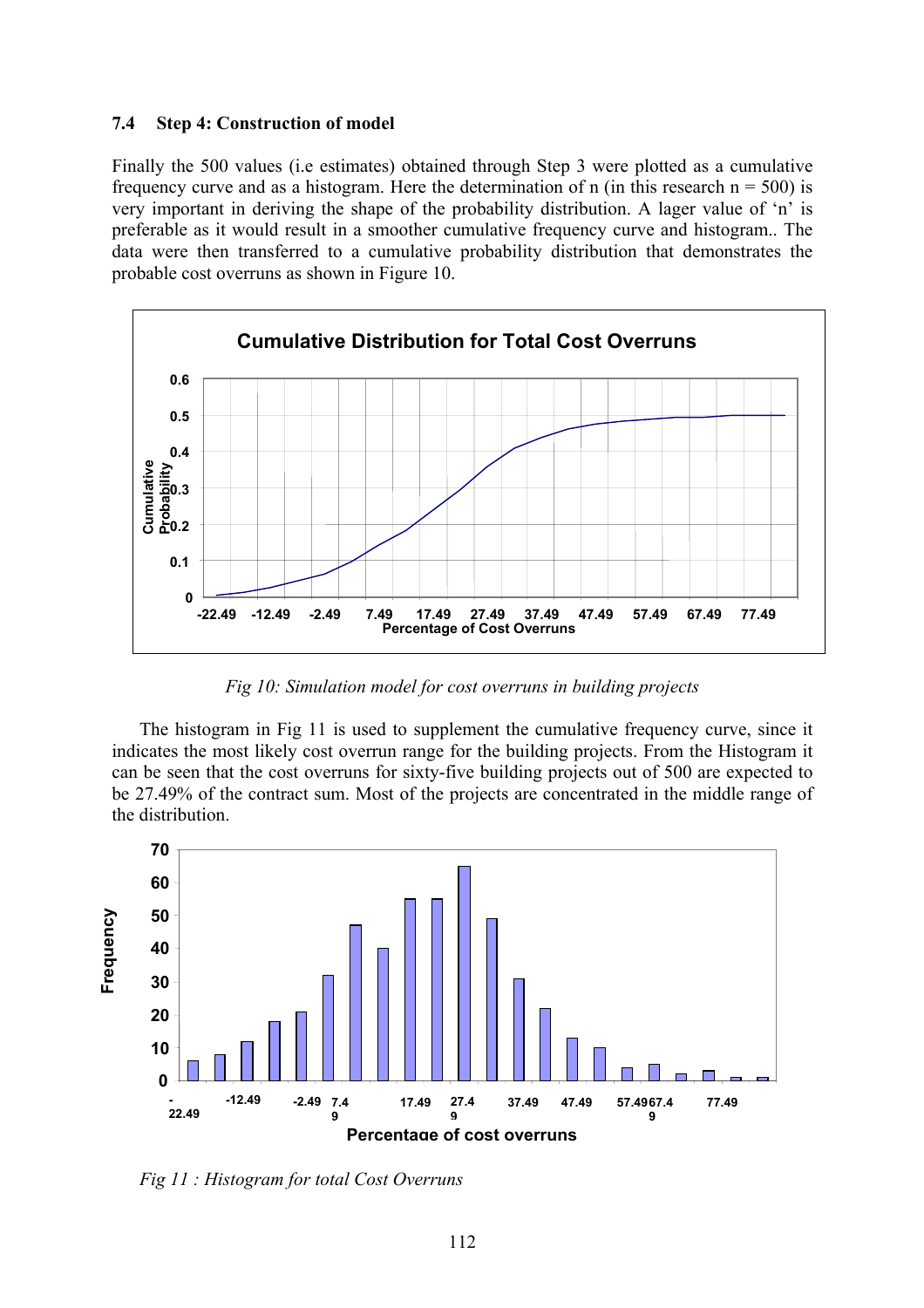#### **7.5 Limitations of the Model**

The probability distributions are derived from limited number of building projects and this is one of the main limitations associated with eh model. For the analysis of cost overruns, number of iteration is taken as five hundred, even though there is a possibility for unlimited iteration.

#### **8 CONCLUSIONS**

In the domain of construction, cost overruns from tender Bill of Quantities (BOQ) to final account are common in Sri Lanka in almost every project. Main reason for this is tendering with very limited or inadequate information. In the requirement of design the scope and complexity of the project should be clearly defined, no matter how much changes are subsequently made in the design. However, it should be noted that change is not always a threat, but can be an opportunity to save cost and make the client's money more valuable when it is managed effectively. The aim of this study is to identify and analyse cost overruns in building projects in the Sri Lankan construction industry. The factors affecting the cost overruns were identified and quantified. Probability distribution was established for each factor identified. The simulation model was developed to quantify the cost overruns.

It was found from the study that significant cost overruns are mainly due to variation and extra work. Thus, the average cost overruns identified in variation and extra work were of 33% and 31% respectively of the total cost overrun. The reasons for these results could be mainly attributed to the design changes during construction stage, improper management and ineffective communication. Lack of information about the actual design during the tendering stage and inaccurate quantities of tender BOQ also ultimately lead to cost overruns. 12% of the total cost overrun is due to increase or decrease in the value of BOQ items. The day works account for 10%. All the other causes are below 10% of the total cost overrun.

This research has developed a computer based simulation model to carry out construction cost overruns in building projects. The simulation model has been developed in visual basic on the Monte Carlo analysis. The calculations of the model are adhered to the cost overruns factors identified in the research. The model simulates possibilities of cost overruns represented in terms of probability distribution where the probability distribution was objectively derived from the past records collected through detail survey. Figure 2 shows the cumulative probability of cost overruns.



*Figure 12 Simulation model for cost overruns*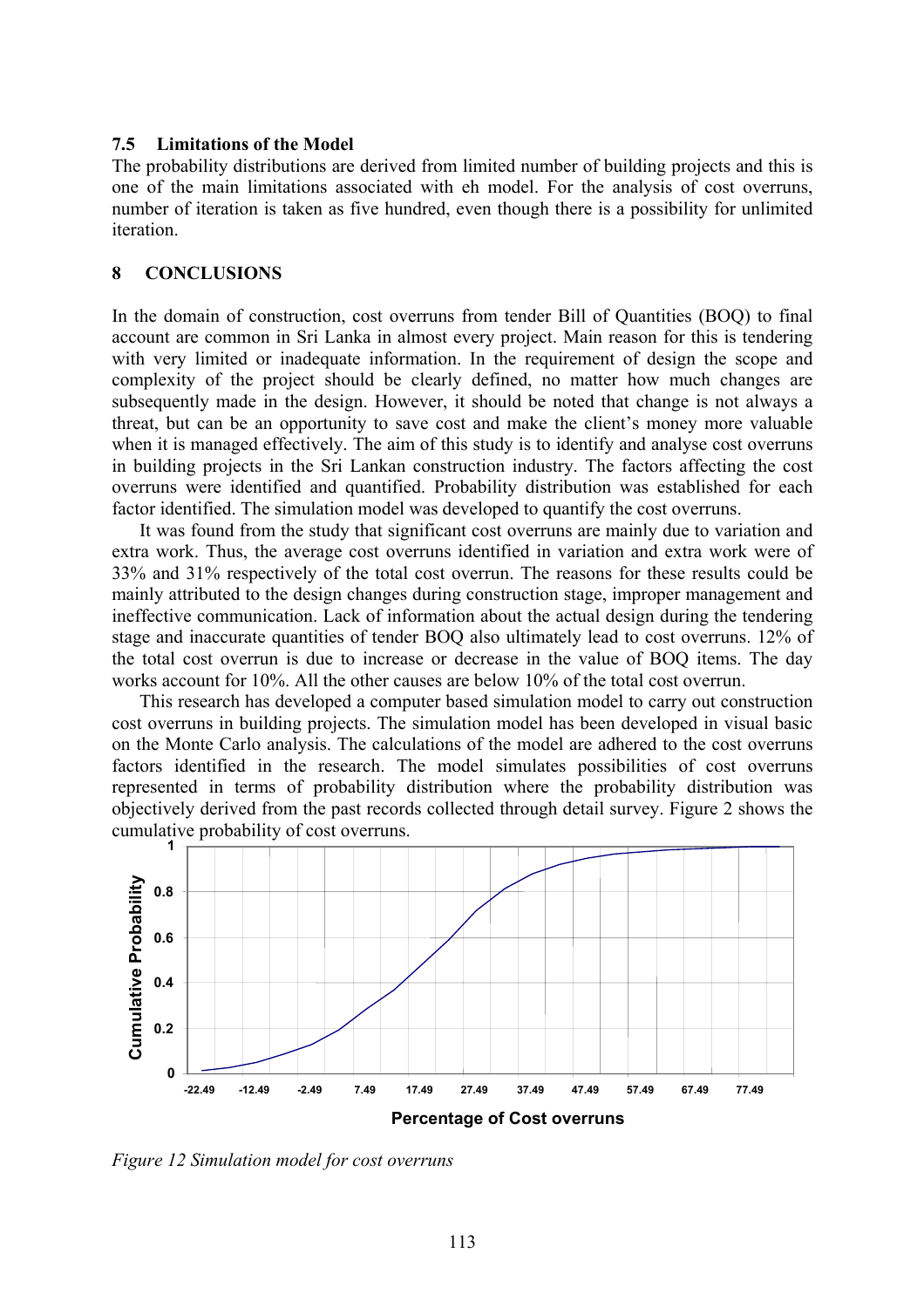According to this model the cost overrun is less than 42.49% of the contract sum in 90% of the building projects. Only a very few projects are above 67.49%. This model provides the client with a range of possible cost overruns and their probability occurrences. Based on the outcome of this model an effective decision making can be done by the contractor using the information appropriately. This simulation model not only assists contractor in decision making but also provides contractor with an appropriate frame work for managing of and responding to cost overruns.

#### **9 REFERENCES**

Ashworth, A. (1999) *Cost studies of buildings*, 3rd ed., Wesley Longman Ltd., London

- Dynamic simulation [Online] Available at http://www.goldsim.com [Accessed 04 June 2004]
- Flanagan, R and Steven, S (1992), Risk analysis, In: Brandon, P.S (Ed.), QS Techniques New directions, Blackwell Scientific Publication, Oxford
- Janaka, Y.R.A (1992) *A Study of Cost and Time Overruns in Sri Lankan Building Contract,*. Unpublished B.Sc. in Quantity Surveying Dissertation, University of Moratuwa, Sri Lanka
- Kaming, P.F., Olomolaiye, P.O., Holt, G.D. and Harris, F.C (1997), Factors influencing construction time and cost overruns on high-rise projects in Indonesia, *Construction Management and Economics*, 15 (1), Pp 83 - 94
- Koushki, P.A., Al-Rashid, K. and Kartam, N (2005) Delays and cost increases in the construction of private residential projects in Kuwait, *Construction Management and Economics*, 23 (3), Pp 285–294.
- Rameezdeen, R and De Silva (2002) Trends of Construction Procurement Systems in Sri Lanka, *Built Environment Sri Lanka,* 2(1), Pp 2-9

Yin, R.K. (1994) *Case Study Research Design and Methods*, Sage publications, London